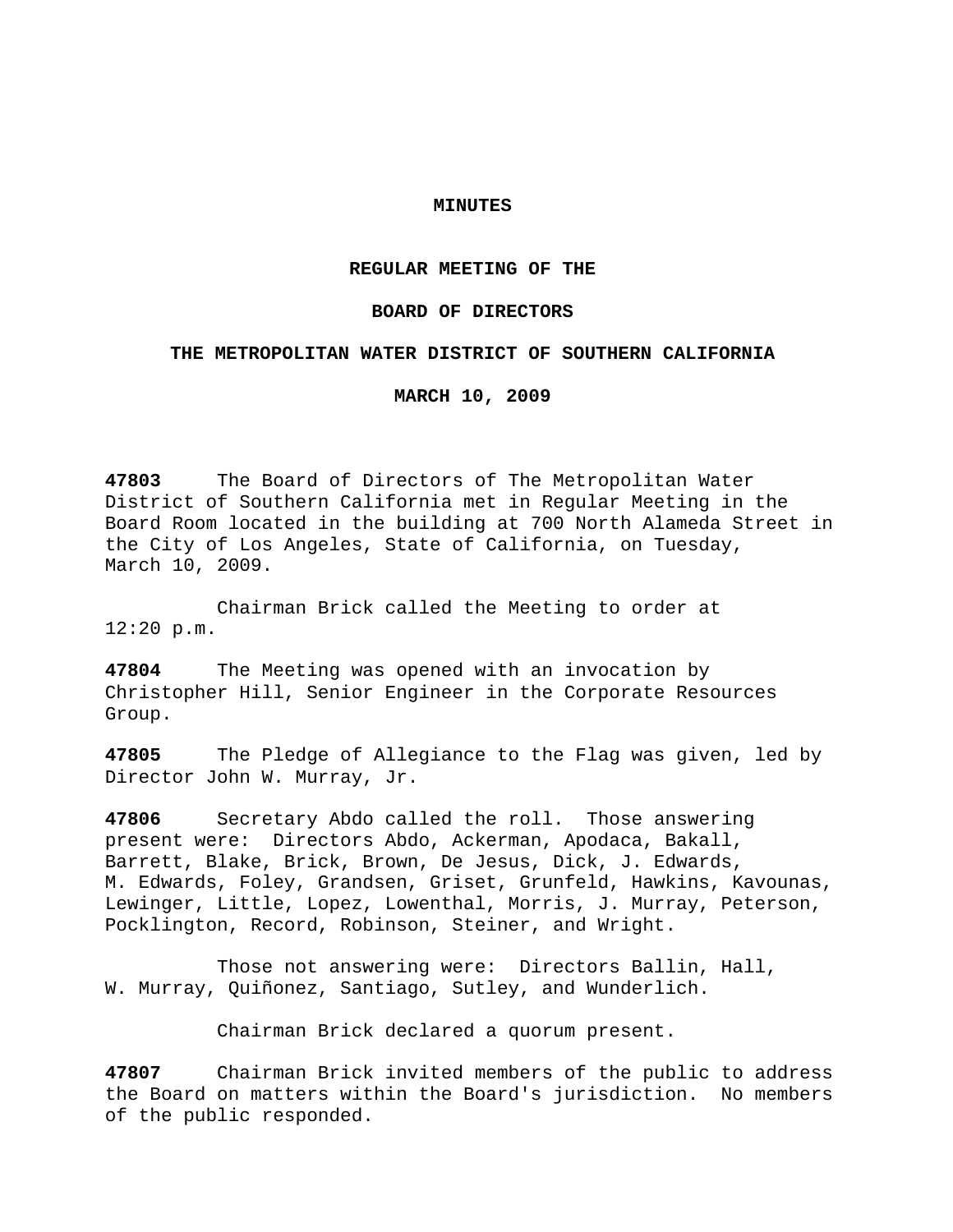The Board received a plaque recognizing the Diamond Valley Lake Visitors Center as a platinum LEED (Leadership in Energy and Environmental Design) building, one of 79 platinum projects in the world and the first such project designed as a museum facility. The presentation was made by the team from Lehrer+Ganji Architects.

**47808** There being no objection, Chairman Brick ordered the reading of the Minutes of the Meeting for February 10, 2009, dispensed with, a copy having been mailed to each Director.

 Director Bakall moved, seconded by Director Barrett and carried, approving the foregoing Minutes as mailed.

**47809** A written report of meetings attended by Directors at Metropolitan expense during the month of February was distributed.

**47810** The General Counsel's letter signed March 9, 2009, was presented, transmitting the credentials evidencing the appointment by the City of Glendale of Peter Kavounas as its representative on Metropolitan's Board for an indefinite term, replacing James M. Rez.

 General Counsel Tachiki reported that the credentials had been examined and found legally sufficient, and that the Oath of Office had been administered to Director Kavounas on March 9, 2009.

 The Chair ordered the credentials, together with the General Counsel's letter, received and filed. Following an introduction by former Director James M. Rez, Mr. Kavounas took his seat as a Metropolitan Director representing the City of Glendale.

**47811** Chairman Brick reported that the induction of Yvonne Arceneaux from the City of Compton would take place in April as she was not able to attend today's Board Meeting.

**47812** The General Counsel's letter signed February 25, 2009, was presented, transmitting the credentials evidencing the reappointment by the City of Pasadena of Tim Brick as its representative on Metropolitan's Board for a term ending December 31, 2012.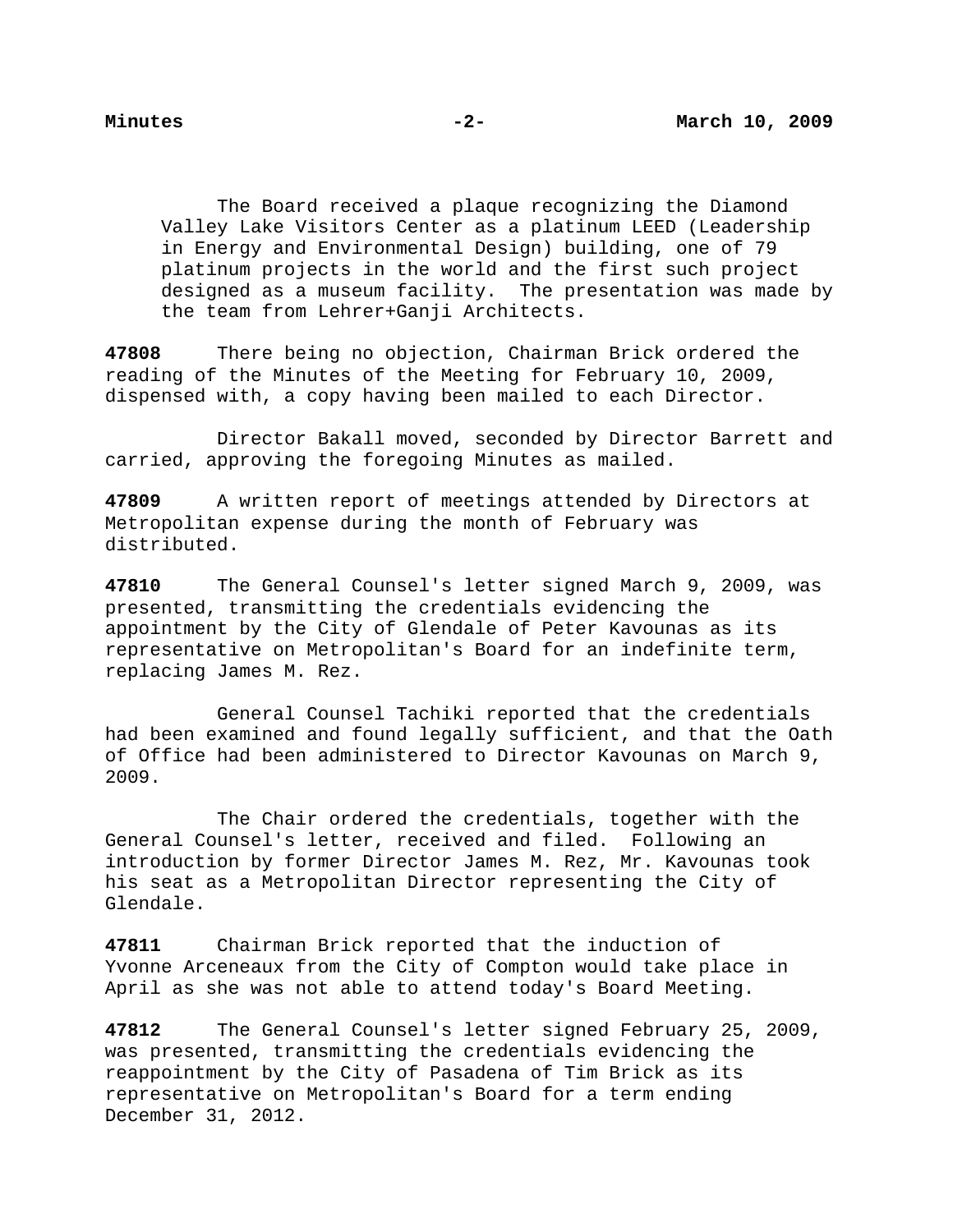General Counsel Tachiki reported that the credentials had been examined and found legally sufficient, and that the Oath of Office had been administered to Chairman Brick on March 5, 2009.

 The Chair ordered the credentials, together with the General Counsel's letter, received and filed.

**47813** Chairman Brick presented to Director Bill Wright, a pin for his 15 years of service on Metropolitan's Board, representing the City of Torrance.

**47814** Vice Chair M. Edwards moved, seconded by Director J. Murray and carried, approving the appointment of Director Fern Steiner as a Vice Chair of the Board.

**47815** Chairman Brick reported on events in which he participated, as follows:

- February 11 Was the guest speaker at UCSD's Greenovation Forum, with the overall theme "Water for Energy—Energy for Water", at the Atkinson Pavilion, UC San Diego Faculty Club in La Jolla.
- February 12 Gave the opening welcome at the Los Angeles and San Gabriel River Watershed Council's "Sustainable Landscape Seminar" held at Metropolitan's Headquarters.
- February 20 Gave a presentation at the West Coast Water Technology Transfer Workshop held at the Water Technology Research Center at UCLA. The event was co-hosted by the Center for the Environmental Implications of Nanotechnology and the California NanoScience Institute.
- February 26 Met with Robert Dean, Vantage Point Productions, LLC, and his staff to review the William Mulholland documentary proposal.
- February 26 Along with Director Quiñonez and CAO Gilbert Ivey, met with Tom Martinez of IBEW/NECA in Pasadena.
- March 4 Toured the facilities of the Irvine Ranch Water District with Messrs. Paul Jones and Doug Reinhart.
- March 5 Met with Riverside County Supervisors Marion Ashley and Bob Buster and members of their staff and other county representatives regarding the Mid-County Parkway.
- March 6 Attended the Carpe Diem Western Water & Climate Change meeting in Las Vegas, Nevada.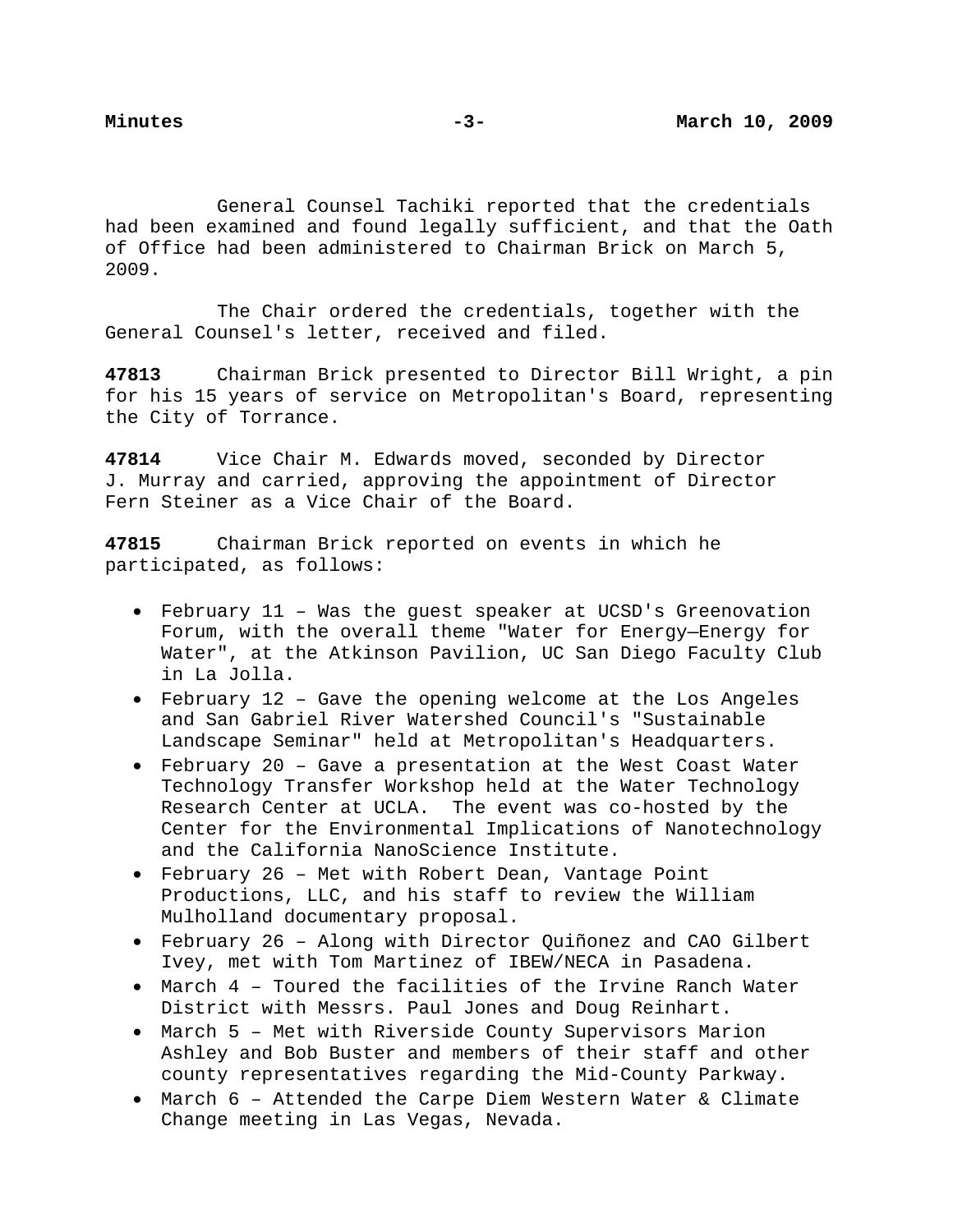**47816** Regarding Colorado River, Bay-Delta, and CALFED matters, General Manager Kightlinger referred to the activity report for February dated February 28, 2009, which was posted to the Directors' Web site.

General Manager Kightlinger stated he had sent a letter to Three Valleys Municipal Water District, with copies to the full Board and the member agency general managers, in response to Three Valleys' letter requesting information on the structure and historical background of Metropolitan. He commented that this information was a good history lesson.

General Manager Kightlinger reported on the amounts of water gained and lost during the months of February and March and what Metropolitan could expect to get from the State Water Project, especially with the fishery restrictions in the Delta.

General Manager Kightlinger announced there would be critical meetings on March 16 and 17, 2009, in Sacramento with legislators to review the water situation. Meetings will take place with President Pro Tem Steinberg, Assembly Speaker Bass, and chairs of the various water committees both in the Senate and the Assembly. Mr. Kightlinger emphasized that it is a very critical time to make Metropolitan's views known to the legislators, especially in terms of the higher costs from the Drought Water Bank.

Chairman Brick commended the Directors who would be attending the Sacramento trip on March 16-17, and stated there would be a screening of the film "Running Dry" on March 16.

**47817** Regarding Legal Department activities, General Counsel Tachiki referred to the General Counsel's activity report for February dated March 3, 2009, which was posted to the Directors' Web site.

General Counsel Tachiki reported that in the C-WIN lawsuit where the plaintiffs sought to enjoin the operations of the State Water Project and Central Valley Project, amongst other bases, on the basis of public trust, the plaintiffs for some unknown reason dismissed the litigation.

General Counsel Tachiki reminded those Directors who have not filed their Form 700 statements to do so since the deadline for filing is rapidly approaching.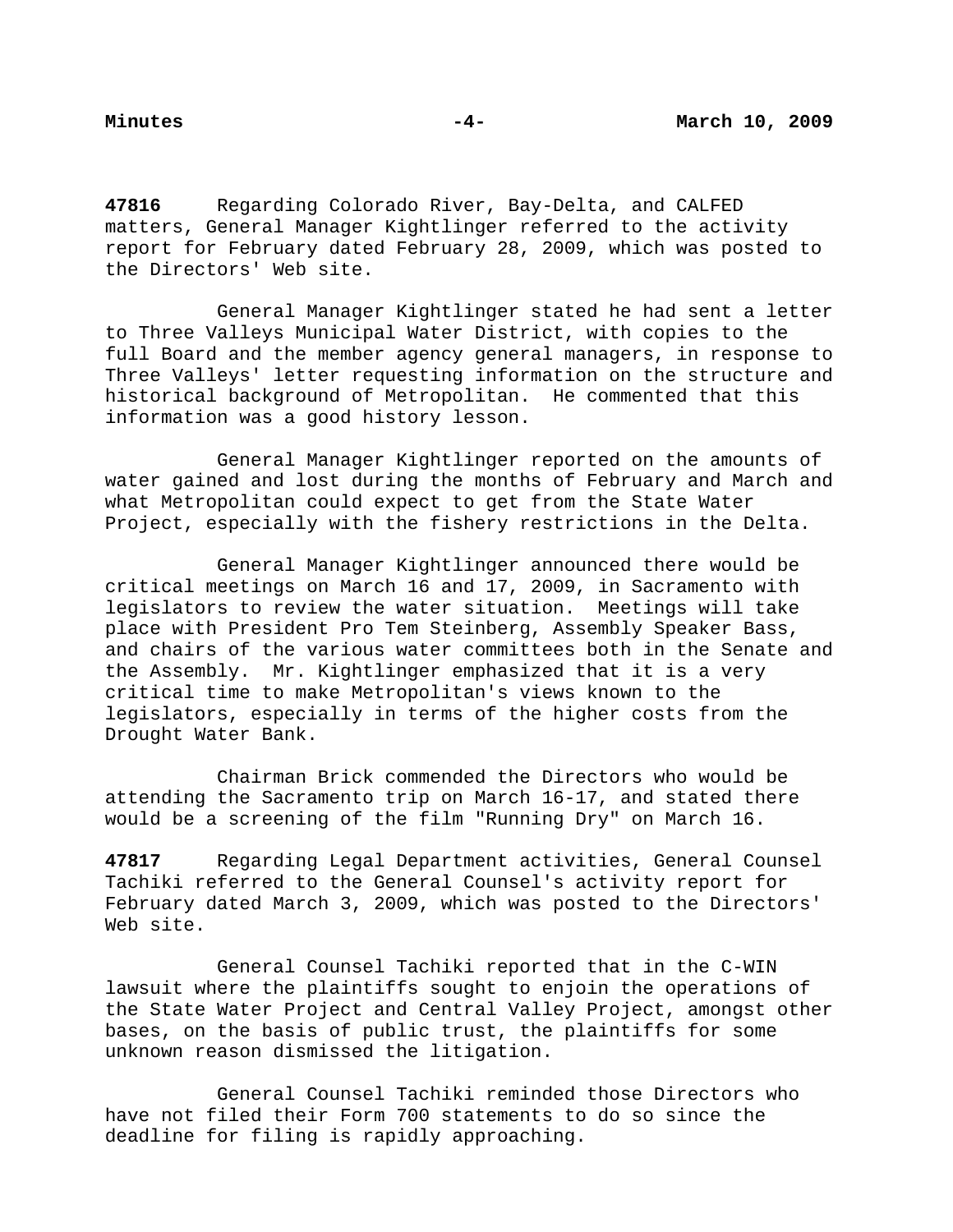**47818** General Auditor Riss presented a report of the Audit Department's activities for the month of February, dated February 28, 2009. He stated that during the month four reports were issued: (1) Water Quality Regulatory Reporting System Audit Report; (2) Major Construction Projects – Kiewit Pacific Company, Incorporated and Pima Corporation Audit Report; (3) Consulting Agreements – Van Dell & Associates, Incorporated, and Marrs Services, Incorporated Audit Report; and (4) Consulting Agreements – Camp Dresser & McKee, Lee & Ro, Incorporated, and MWH Americas, Incorporated Audit Report.

General Auditor Riss gave a brief review of the abovelisted audit reports and stated that all four audit reports received opinions that the areas under audit included those practices usually necessary to provide for a generally satisfactory internal control structure. Mr. Riss stated that management had addressed all concerns and crafted tentative responses that were reviewed and found to be satisfactory.

General Manager Kightlinger wanted the Board to recognize that one of the audits that the Auditor performed was on the Skinner Construction Project. This Project entailed multiple contracts occurring at the same time, and the Auditor commented that the Project was carried out under very challenging circumstances.

**47819** Ethics Officer Elliott referred to the activity report for February dated February 28, 2009, which was posted on the Directors' Web site.

 Ethics Officer Elliott reported that the Ethics Office was getting ready to do its annual distribution of reminders to employees, which is part of the disability program to make sure that it is still a part of the ethics program. Dr. Elliott called the Board's attention to the bookmarks at their desks, which depict the core values. The bookmarks will be sent out to the workforce later this month.

 Dr. Elliott reported that Ethics Educator Cable continued to connect with employees throughout the District. Last month he met with 110 managers from the Water System Operations Group and discussed how the Ethics Office serves as the resource for managers. From that meeting, additional seminars have been requested. Dr. Elliott stated that best practices in the field of educational contact have been made with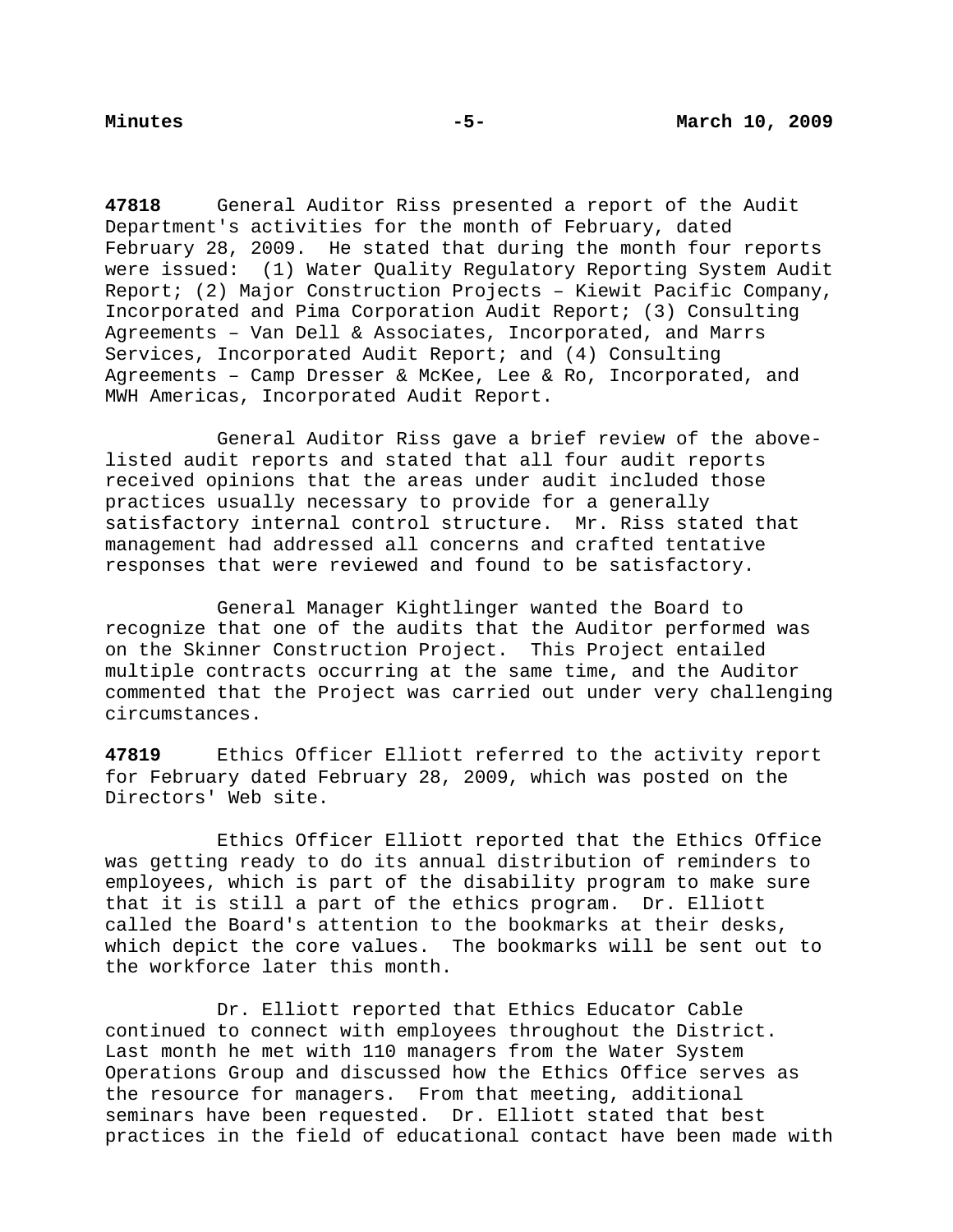at least ten percent of the workforce, which her department has more than doubled during the fiscal year.

 Ethics Officer Elliott stated that at the next meeting of the Audit and Ethics Committee, a presentation would be made on the Ethics Office and how it works. She would be proposing a board action for review to institute a few changes in complaint handling procedures.

**47820** Chairman Brick announced that he inadvertently skipped naming Director Lewinger as Vice Chair of the Business and Finance Committee.

 Director Grunfeld moved, seconded by Director J. Murray and carried, approving the appointment of Director Lewinger as Vice Chair of the Business and Finance Committee.

 Chairman Brick informed the Board of his leaving today to participate in the Washington DC Access trip sponsored by the Los Angeles Area Chamber of Commerce. In attendance would be business persons and members of other local chambers of commerce in Southern California who would meet with legislators and other government officials to make the case that Southern California is worthy of receiving some of the economic stimulus money.

**47821** Chairman Brick announced that Agenda Item 7-1 regarding the Sacramento office lease has been taken off the Consent Calendar due to lack of a quorum at the meeting of the Real Property and Asset Management Committee.

 Director Morris moved, seconded by Director Blake and carried, and the Board approved the Consent Calendar Items, **M.I. 47822** through **M.I. 47826,** as follows:

**47822** Adopted the California Environmental Quality Act (CEQA) determinations and (a) appropriated \$850,000 (Appropriation No. 15371, No. 13, for \$190,000; and Appropriation No. 15442, No. 4, for \$660,000, both from the Revenue Bonds, Replacement and Refurbishment or General Funds); and authorized (b) final design of the Jensen Module No. 1 Surface Wash Upgrades; and (c) a demonstration study for the Jensen Modules Nos. 2 and 3 Traveling Bridge Repairs, as set forth in the letter signed by the General Manager on February 24, 2009.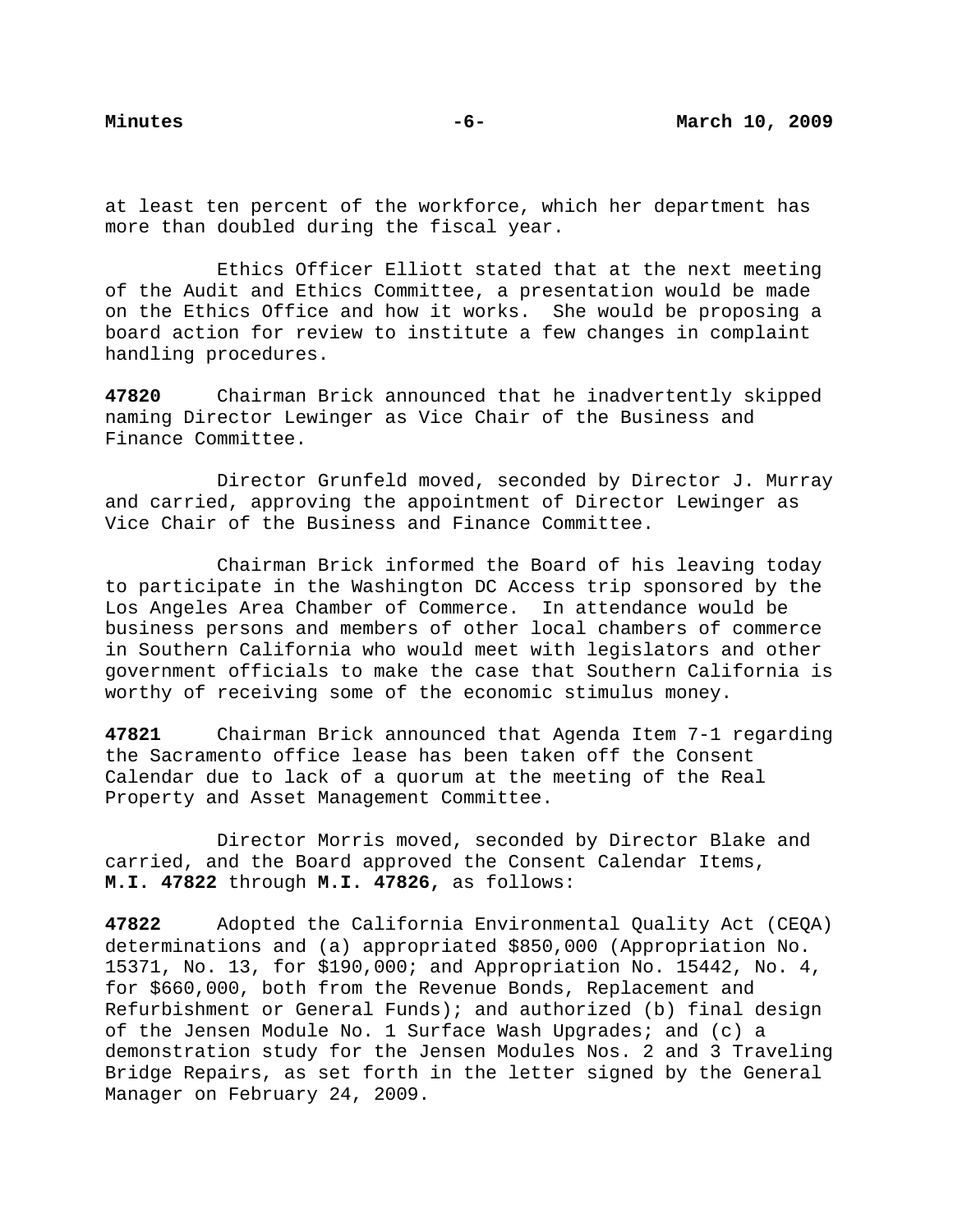**47823** Adopted the CEQA determination and (a) appropriated \$155,000 (Appropriation No. 15440, No. 4, from the Revenue Bonds, Replacement and Refurbishment or General Funds); and (b) authorized preliminary design of the Weymouth Combined Filter Outlet Chemical Trench, as set forth in the letter signed by the General Manager on February 24, 2009.

**47824** Adopted the CEQA determination and (a) appropriated \$1.59 million in budgeted funds (Appropriation No. 15346, No. 17, from the Revenue Bonds, Replacement and Refurbishment or General Funds); and (b) authorized final design and construction of the Chemical Unloading Facility dechlorination system, as set forth in the letter signed by the General Manager on February 26, 2009.

**47825** Adopted the CEQA determination and (a) **Resolution 9086** supporting Metropolitan's proposal for grant funding under Bureau of Reclamation's Water for America Challenge Grant Program, said resolution entitled:

# **RESOLUTION OF THE BOARD OF DIRECTORS OF THE METROPOLITAN WATER DISTRICT OF SOUTHERN CALIFORNIA IN SUPPORT OF ITS PROPOSAL FOR FUNDING UNDER THE WATER FOR AMERICA CHALLENGE GRANT PROGRAM FOR AGRICULTURAL WATER USE EFFICIENCY MEASURES**

and (b) approved inclusion of agricultural improvements as eligible elements under Metropolitan's Water Savings Performance Program, as set forth in the letter signed by the General Manager on February 24, 2009.

 Director J. Edwards requested to be recorded as abstaining.

**47826** Adopted the CEQA determination and authorized the General Counsel to amend the agreement with Duncan, Weinberg, Genzer & Pembroke, P.C. to increase by \$300,000 the maximum amount payable under the contract to a total of \$2.925 million in order to assist Metropolitan with electric utility legal services, as set forth in the letter signed by the General Counsel on February 25, 2009.

Director Bakall withdrew from the Meeting at 1:03 p.m.

**47827** Real Property and Asset Management Committee Chairman Hawkins moved, seconded by Director Little and carried, that the Board adopt the CEQA determination and authorize the General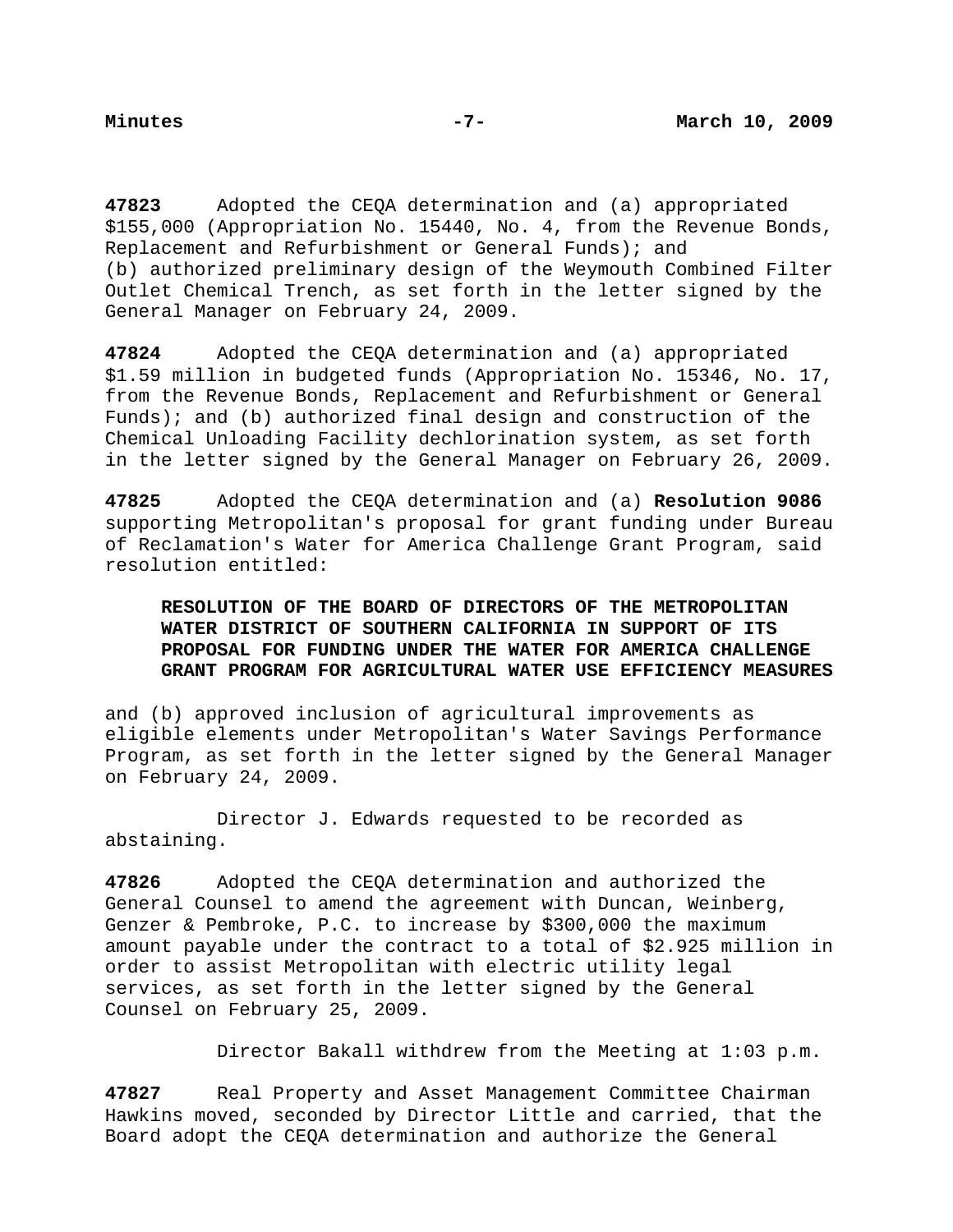Manager to execute a second lease amendment with Senator Building Holdings, LLC extending the term of the existing lease through August 31, 2018, in a form to be approved by the General Counsel, as set forth in the letter signed by the General Manager on February 18, 2009.

**47828** Water Quality and Operations Committee Chairman Brown moved, seconded by Director Blake and carried, that the Board adopt the CEQA determination and authorize the General Manager to enter into an agreement with Siemens Water Technologies Corporation in an amount not to exceed \$8.5 million for the Tujunga Wellfield Groundwater Recovery Project, as set forth in the letter signed by the General Manager on February 24, 2009.

 Directors Grunfeld and J. Murray requested to be recorded as abstaining.

**47829** Water Planning and Stewardship Committee Chairman Barrett moved, seconded by Director Blake and carried, that the Board adopt the CEQA determination and authorize the General Manager to execute an amendment to the agreement with California Department of Water Resources to purchase Yuba County Water Agency Water, as set forth in the letter signed by the General Manager on February 24, 2009.

**47830** Legal and Human Resources Committee Vice Chairman Dick moved, seconded by Director Grunfeld and carried, that the Board adopt the CEQA determination and authorize the General Counsel to retain the firms listed in the board letter as special bond counsel and co-special bond counsel through December 31, 2011, as set forth in the letter signed by the General Counsel on March 4, 2009.

**47831** Regarding Agenda Item 8-4 on the proposed settlement of *Central Basin Municipal Water District v. Metropolitan Water District*, Director Peterson requested that this item be considered at the end of the meeting in closed session.

**47832** Communications and Legislation Committee Chairman Griset moved, seconded by Director Blake and carried, that the Board adopt the CEQA determination and authorize the General Manager to express Metropolitan's support and cosponsorship of the proposed legislation -- AB 1366 (Feuer, D-Los Angeles) – Residential Self-Regenerating Water Softeners, as set forth in the letter signed by the General Manager on March 2, 2009.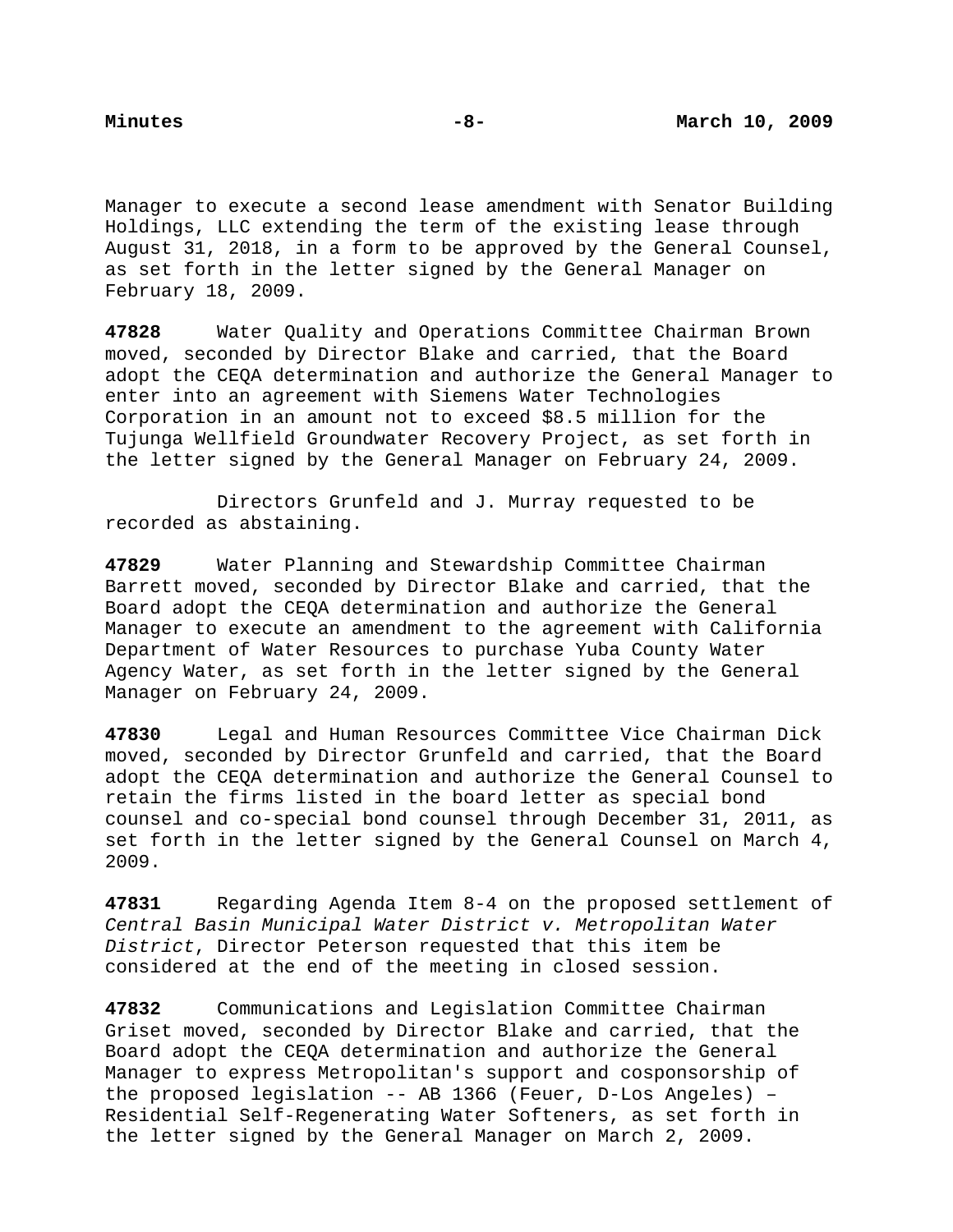**47833** Water Planning and Stewardship Committee Chairman Barrett moved, seconded by Director J. Murray and carried, that the Board adopt the CEQA determination and authorize (a) a oneyear fallowing program for 15 percent of the Priority 1 irrigated lands in the Palo Verde Irrigation District Valley at a cost of \$1,700/acre of land fallowed; and (b) the expenditure of up to \$23,000,000 to fund the program, as set forth in the letter signed by the Assistant General Manager/Chief Operating Officer Man for the General Manager on March 4, 2009.

**47834** Legal and Human Resources Committee Vice Chairman Dick moved, seconded by Director Blake and carried, that the Board adopt the CEQA determination and approve amendment of the contract for legal services with Morrison & Foerster to increase the maximum amount payable from \$100,000 to \$1,500,000 to represent Metropolitan in *Watershed Enforcers v. L. Ryan Broddrick, et al.,* Alameda County Superior Court Case No. RG07326290, and other Bay-Delta Endangered Species Act cases, as set forth in the confidential letter signed by the General Counsel on March 5, 2009.

**47835** The following communications were submitted to the Board for information:

- a. Status report for the Inland Feeder Program for activities through January 2009, signed by the General Manager on February 24, 2009.
- b. San Joaquin Valley Agricultural Water Recovery Demonstration Projects, signed by the General Manager on February 26, 2009.
- c. 2009 Water Supply Allocation Plan Status, signed by the General Manager on March 3, 2009.
- d. Update on the 2009/10 budget and proposed rates and charges, signed by the General Manager on March 4, 2009.

**47836** Chairman Brick announced that the Budget Workshop on March 24, 2009, will begin at 8:30 a.m. instead of 8:00 a.m.

 Directors Apodaca and Hawkins withdrew from the Meeting at 1:13 p.m.